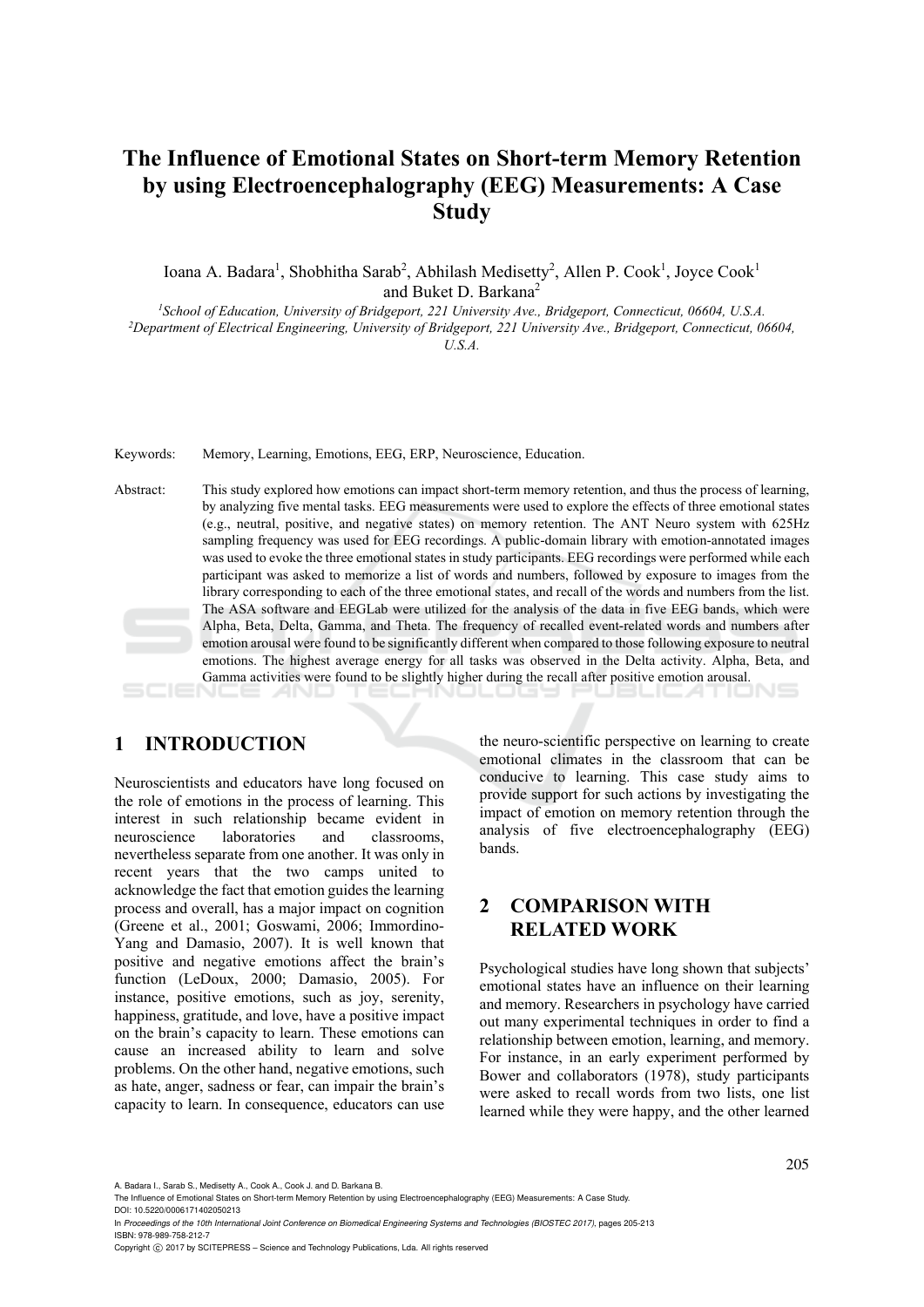while they were sad. Emotional states (happiness and sadness) were induced via hypnotic suggestions. Highly hypnotizable volunteers performed the experimental task while maintaining their mood (happy or sad) for 5 to 20 minutes. Later they recalled both lists when they were in one mood or the other. People who were found to be in a general sad state recalled more of the list they had learned while being sad from hypnosis, and people who were found to be generally happy recalled more of the list they learned while being happy from hypnosis. Neuro-scientific studies have also shown that emotions exert influences on various behavioral and cognitive processes such as concentration, long-term memory, and decision-making (Bower, Monteiro, and Gilligan, 1978; Bower, Gilligan, and Monteiro, 1981). Emotions cause a change of perception of environmental stimuli, which in turn become more significant, lead to deeper neuronal processing, and affect memory (Clark and Fiske, 1982). Positive emotions have been proven essential for cognitive organization, thought processes, creativity, flexibility in problem solving, and intrinsic motivation (Isen, 2000; Kort, Reilly, and Picard, 2001; Chaffar and Frasson, 2004). It has also been reported that people who are anxious have slow decision latency, deficit in inductive reasoning, and reduced memory capacity (Bower, Gilligan, and Monteiro, 1981).

Electroencephalography (EEG) measurements, as well as positron emission tomography (PET) or functional magnetic resonance imaging (fMRI) techniques, are noninvasive techniques used to detect changes in the brain activity. These changes in largescale electrical potentials, in the case of EEG, or in regional blood flow in brain regions, in the case of fMRI, can be correlated with various processes that take place in the brain. For example, fMRI measures brain activity by detecting changes associated with blood flow. This technique relies on the fact that increased cerebral blood flow and neuronal activation are coupled.

The electroencephalogram (EEG) is a test that records the electrical activity of the brain as wave patterns generated by various brain structures. The electrical activity of an alternating type is recorded from the scalp surface after being picked up by metal electrodes (small metal discs) and conductive media. EEG reading is a completely non-invasive procedure that can be applied repeatedly to normal adults and children with virtually no risk or limitation. EEG measurements are frequently used in medicine for the detection of problems associated with certain brain

disorders (i.e., seizure disorders, stroke, brain tumors, dementia, etc.). Research and clinical applications of the EEG in humans and animals are used to monitor alertness, coma and brain death; locate areas of damage following head injury, stroke, tumor, etc.; test afferent pathways (by evoked potentials); monitor cognitive engagement (alpha rhythm); produce biofeedback situations, alpha, etc.; control anesthesia depth ("servo anesthesia"); investigate epilepsy and locate seizure origin; test epilepsy drug effects; assist in experimental cortical excision of epileptic focus; monitor human and animal brain development; test drugs for convulsive effects; investigate sleep<br>disorder and physiology: human-computer and physiology; human-computer interaction, and much more (Bickford, 1987). No studies to date have been reported in the literature to use EEG data in order to investigate the impact of emotional states on memory, thus on the process of learning.

Computer applications that can detect the emotional state of the user are still in demand in an effort to copy human communication. Facial expressions and voice signals have been heavily studied to detect emotions, especially in the last two decades (Fox et al., 2000; Bartlett, Littlewort, Fasel, and Movellan, 2003; Hudlicka, 2003). Emotion classification accuracies lie between 80-90% in such studies. From a physiological standpoint, there is a net separation between physiological arousal, behavioral expression, and the conscious experience of an emotion. Additionally, physiological studies indicate that face and voice can represent emotional states which can be adapted and therefore, their interpretation is not objective. For example, one can smile while feeling sad. In this case, emotion recognition systems by using facial expression will not be able to detect the true emotion.

In contrast, EEG measurements have been shown to correlate with emotional states (Sammler, Grigutsch, Fritz, and Koelsch, 2007; Mauss and Robinson, 2009). Currently, the sensitivity of EEGbased recognition of artificially evoked emotion has been reported around 60% (Bos, 2006). Although there are many studies in the field of EEG-based emotion recognition, there is much to be done to understand and improve current EEG-based emotion recognition systems. In addition, no studies have been carried out to directly investigate the effects of emotion on memory retention, and thus the learning process, by using EEG measurements. Some of the studies indirectly related to this research are mentioned below.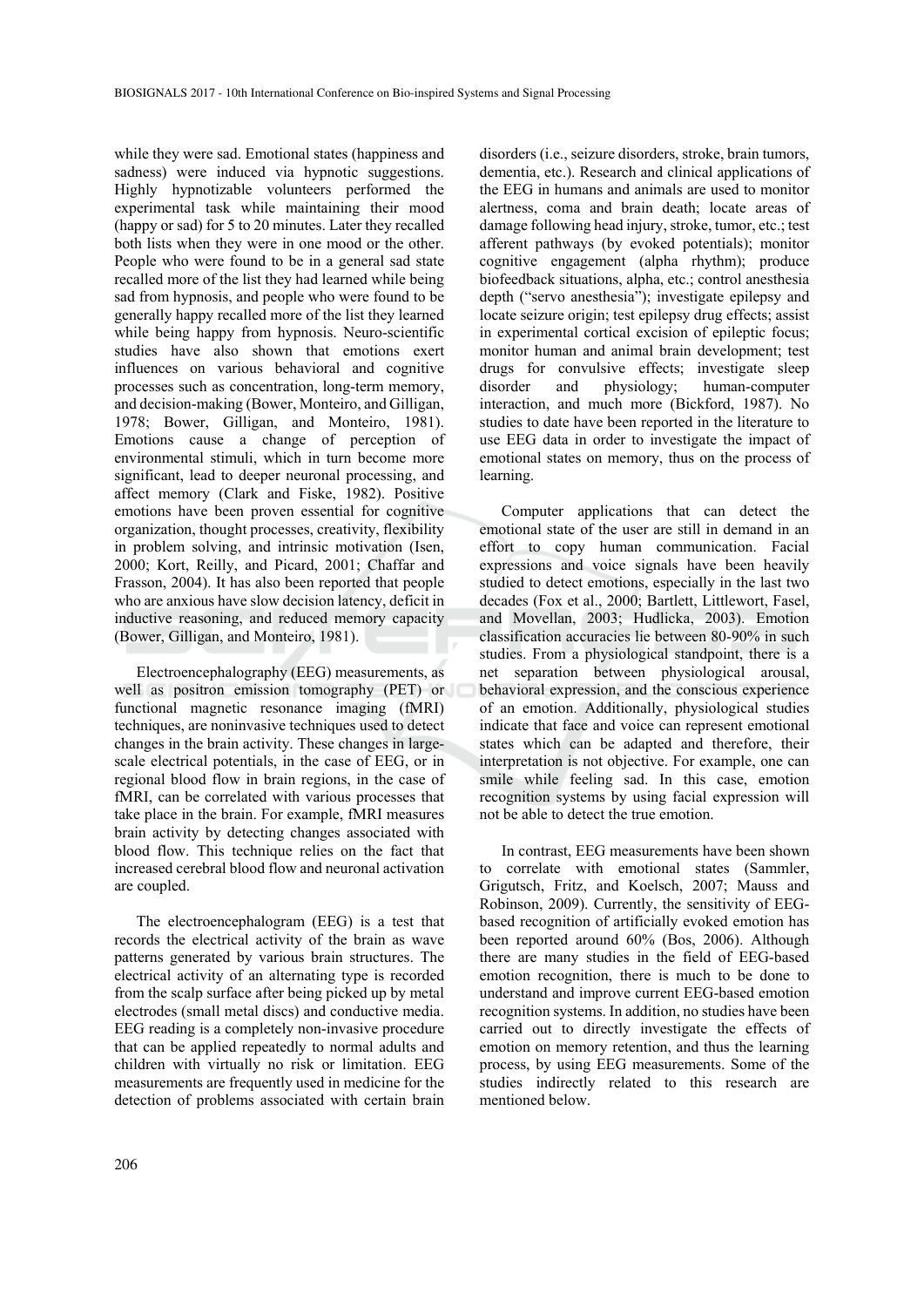A review of the research literature performed by Banich and colleagues (2009) revealed that working memory and long-term memory can influence, and in turn are influenced by, emotional processes. They concluded that lateral prefrontal regions and the anterior cingulate cortex are recognized as playing a large role in the cognitive control and emotional information in both working memory and long-term memory. EEG data was not utilized in their work. Nonetheless, Klimesch (1999) presented evidence that EEG oscillations in the alpha and theta bands reflected cognitive and memory performance, which were related to two types of EEG phenomena: a tonic increase in alpha, but a decrease in theta power, and a large event-related decrease in alpha but increase in theta, depending on the type of memory demands. Additionally, Berka and collaborators (2007) studied task engagement and mental workload in vigilance, learning, and memory tasks using EEG data. They showed that EEG workload increased with increased working memory load and during problem solving, integration of information, and analytical reasoning, leading to the fact that EEG engagement reflected information-gathering, visual processing, and allocation of attention.

In order to get a better understanding of the effects of various emotions on our capacity to memorize and learn, this work employed EEG measurements to investigate the relationship between emotion and memory. More specifically, our study compared event-related potentials (ERP) measured by EEG when triggered by emotions (sadness, happiness, neutral emotion) and engagement in several tasks (memorization of words and numbers). The outcome of such research in the field of education can shed light on how emotions impact memory retention. In addition to the education field, this study's findings can also provide valuable information to the field of affective computing, an emerging topic in humancomputer interaction that tries to satisfy the need of the user.

### **3 RESEARCH IDEAS AND RESULTS**

This study investigates the influence of emotional states on memory retention by evaluating the effects of five mental tasks in EEG bands. The study outline is depicted in Figure 1. The five mental tasks were: 1) the baseline task, for which the subjects were asked to relax as much as possible; 2) the letter task, for

which the subjects were asked to memorize ten words; 3) the math task, for which the subjects were asked to memorize ten numbers; 4) the visual task, for which the subjects were asked to watch a set of images; and 5) the recall test, for which the subjects were asked to recall the words and numbers presented them earlier. The visual task was separated into three categories corresponding to the type of images extracted from the IAPS library and the corresponding emotional state assumed to be evoked by them: neutral, sadness, and happiness.



Steps 0-1-2: EEG Data Acquisition. The impact of three emotions (i.e., neutral /calm, negative/sad, and positive/happy) on memory was analyzed. Each emotion was evoked by a 1-minute exposure to a set of twenty images from the International Affective Picture System (IAPS; Lang, Bradley, and Cuthbert, 2005). Event-related brain potentials (ERPs) were recorded throughout the duration of the test, as explained in Figure 2. An event-related potential (ERP) represents the electrical signal detected by EEG and indicates the effect of the stimulus on the brain, millisecond by millisecond following the stimulus. ERPs are averaged to eliminate the background and provide a 'picture' of the brain activity induced by a stimulus. The rate of these changes may vary from milliseconds to years, depending on what is being learned. Nonetheless, for a simple task such as memorizing 10 numbers/words, it has been shown that ERPs recorded from milliseconds up to 1 minute, would serve as good indicators of the brain changes that took place during the task (Dehaene, 1996). Consequently, this study analyzed short-term ERPs.

Each participant was exposed to each emotional stimulus for 1 minute. Before exposure to a stimulus, a list of words and a list of numbers were presented back to back for 15 s for memorization. The word lists contained ten words as five event-related and five not event-related words. Event-related words include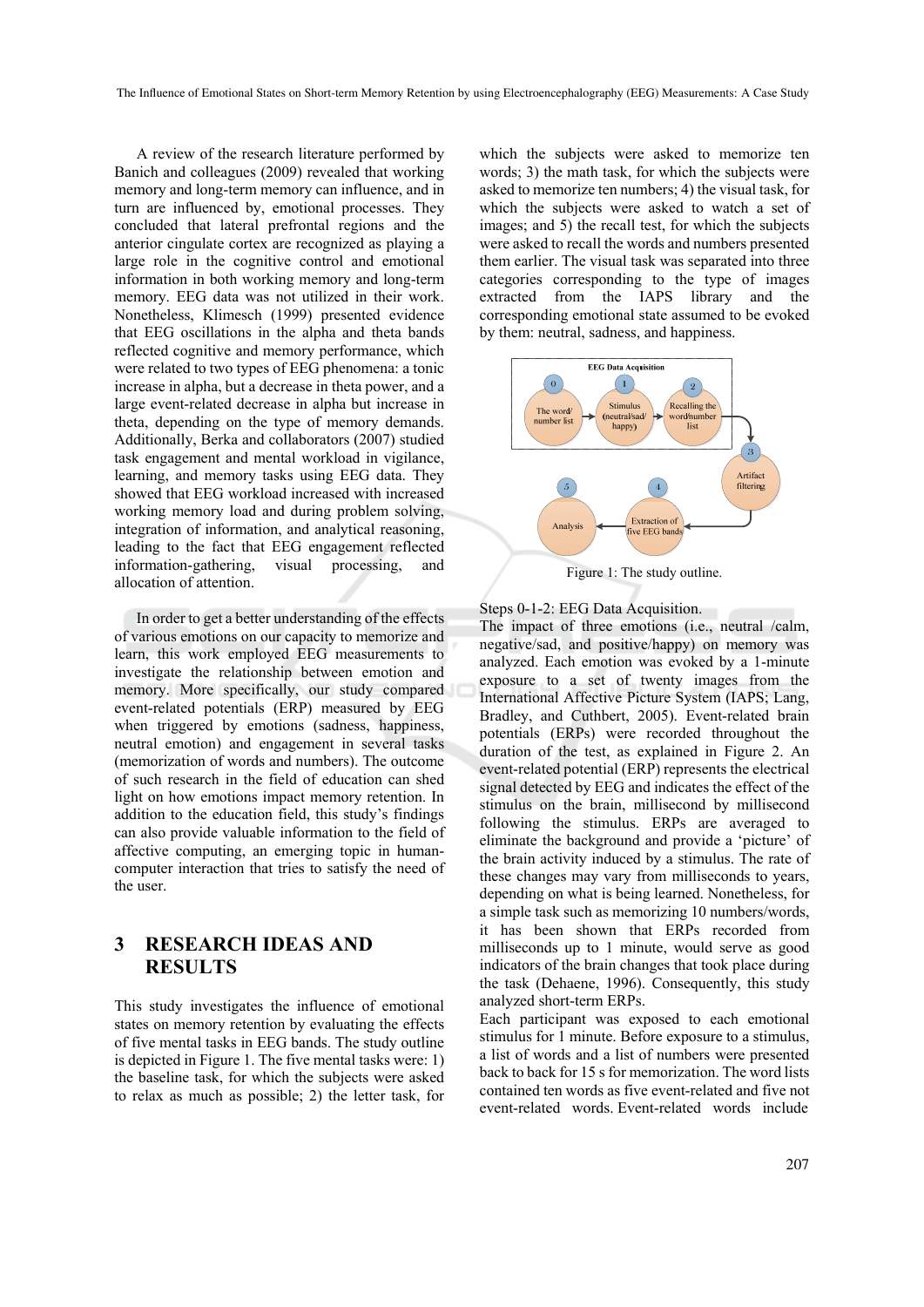

Figure 2: EEG data acquisition setup with five mental tasks.

words that directly relate to the type of emotion triggered. For example, when participants were exposed to negative visual stimuli, such as images of mutilated individuals, the event-related words included 'horror'. For positive visual stimuli, such as images of laughing babies, the event-related words included 'caring'. Immediately after the exposure to each set of emotional stimuli, each participant was asked to recall and write down the words and numbers from the list.

Participants: Participants were informed in advance about the procedure and the topic of research. Each participant signed a consent form after they were informed. A short test was run for 1 minute during which the participant was exposed to 3 neutral visual stimuli in order to prepare the subject for the actual recording. The goal of the short test was to familiarize participants with the recording procedure in order to prevent any anxiety-related EEG measurements. Six male participants (enrolled in a graduate level engineering program at the time of the study) were recruited from the School of Engineering graduate program. All participants had science and engineering education backgrounds and belonged to the same age group (between 20 and 25 years old). The research was approved by the IRB. The fact that no female participants took part in the study is considered as study limitation and is discussed in the conclusion section. Currently, the study has been extended and is ongoing in the hope that investigators would be able to recruit female participants and overall, enlarge the sample size.

Software/EEG Recording: The ANT Neuro system with 625Hz sampling frequency was used for EEG measurements. The ANT WaveGuard cap, nonmagnetic and very comfortable, had 32 Ag/AgCl sintered electrode configuration. Electrode cap with electrodes were placed by following the 10-20 electrode placement system (Klem, LuÈders, Jasper, and Elger, 1999). Contact between the WaveGuard electrodes and the subject's head was made by using conductive gel. Preparation time was about 20-30 minutes.

The ASA software incorporates all recording functions for optimal data acquisition. The interface is intuitive and allows displaying online EEG, spectra and frequency maps, averaging, triggers, and response statistics. In addition to the ASA software, EEG Lab in MATLAB was used for the analysis of the EEG data.

Visual Database: A public-domain library with emotion-annotated images (IAPS) was used in this study (Lang, Bradley, and Cuthbert, 2005; Mikels, Fredrickson, Larkin, Lindberg, Maglio, and Reuter-Lorenz, 2005). Each emotion was evoked by exposure to a set of static images based on a dimensional model of emotion. Neutral pictures included sceneries and household objects; positive pictures included food items, children and happy families; negative pictures included snakes, mutilated bodies and scenes of attack and threat. Every picture was presented on a 17-in computer monitor, situated approximately 0.5 m from the participant, leading to an image presentation with a visible angle of 15 degrees horizontally and 11 degrees vertically. Each picture was presented for 3 s. The IAPS catalog numbers for pictures used in this study are as follows: neutral: 5720, 5725, 7035, 7042, 7057, 7547, 7490, 7545, 7041, 7700, 7500, 7180, 7175, 7090, 7080, 7050, 7030, 7020, 7010, 5500; negative: 2205, 9050, 9075, 9220, 2688, 1300, 1120, 3100, 1070, 3000, 1050, 6370, 1090, 3350, 1930, 9040, 9490, 6260, 6510, 2345.1; positive: 2345, 2332, 2530, 2216, 2091, 1600, 2050, 2070, 7405, 2311, 2340, 2341, 7200, 2347, 2208, 2224, 2306, 2374, 7350, 7330.

#### Step 3: Artifact Filtering

This step removed the eye movement/blinking (most dominant below 4Hz) from the recorded EEG data. A low-pass filter with a cut-off frequency of 50Hz was used.

#### Step 4: Five EEG frequency ranges

Band-pass filtering was used to extract five EEG bands for each lobe: Delta (0-3.9Hz), Theta (4- 7.9Hz), Alpha (8-12.9Hz), Beta (13-30 Hz), and Gamma (31-50Hz). Brain waves of different frequency range are generally associated with different brain activities. The delta band frequency, or delta activity, is highly dominant in deep sleep of adults and infants. Harmony showed that during concentration on a task, the delta activity increased in mental calculation, and also during semantic tasks (Harmony, 2013). The theta activity is seen in sleep, drowsiness of adults, in infants and children. The high theta activity in adults who were awake suggested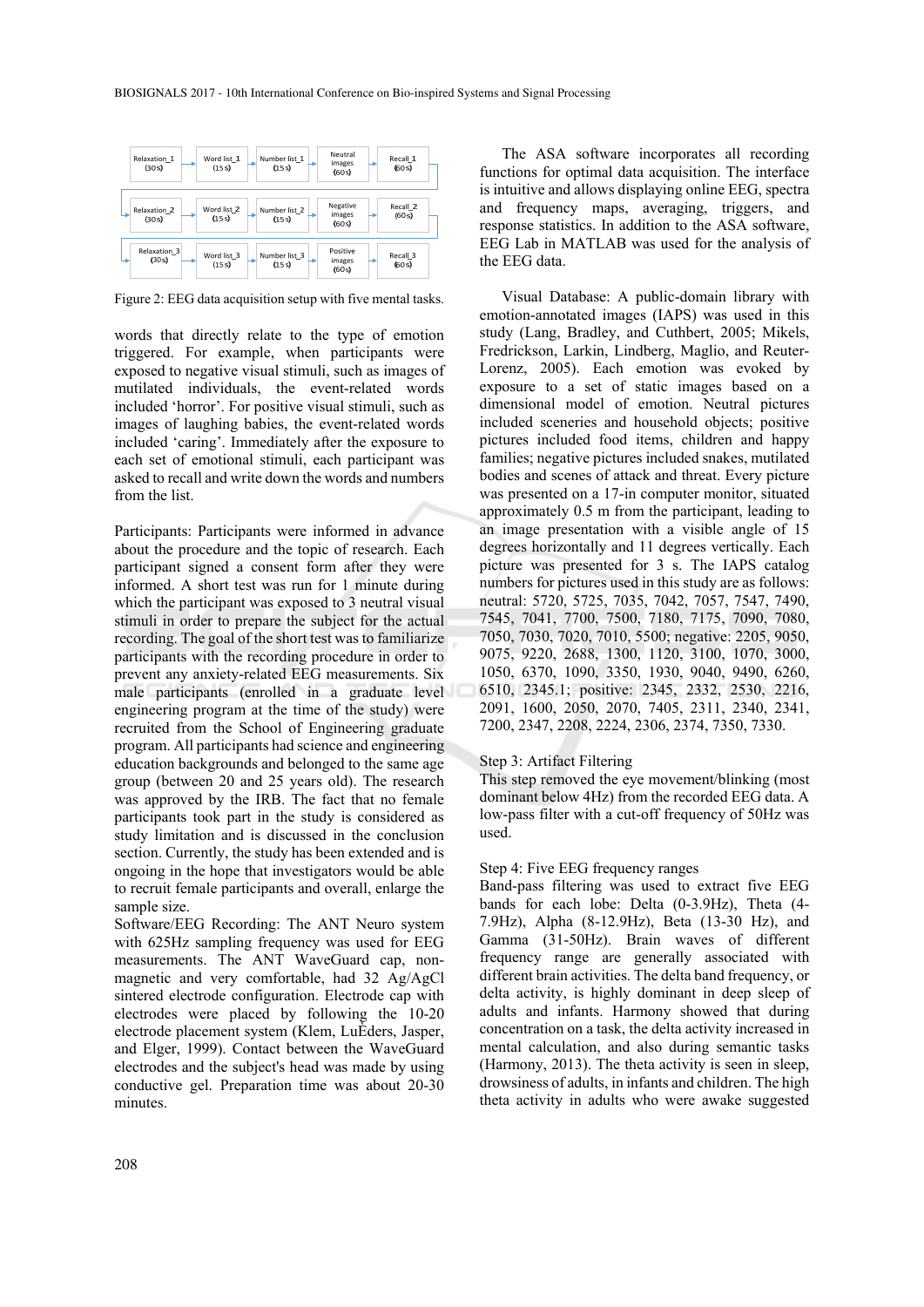that there were some abnormal pathological conditions (Subha, 2010). The alpha activity is present in learning, light trance and relaxed adults. The beta activity is present in alertness states and during learning. Gamma activity refers to the state of multi-tasking, namely simultaneous processing. In this study we analyzed the influence of three emotional states on memory by analyzing the five EEG frequency bands.

### Step 5: Analysis

The extracted five EEG bands were analyzed for each task and corroborated with the three emotional states. Data were evaluated along with the results from memory tests. Average band energy was used as a way to compare neuronal activities in mental tasks and three emotional arousals. The average signal energy was calculated as

$$
E = \frac{1}{N} \sum_{i=1}^{N} |x(n)|^2
$$
 (1)

where  $x(n)$  is the signal and N is the signal size,  $0 < N < \infty$ .

### **4 DATA ANALYSIS**

In order to evaluate the level of impact perceived by each participant while viewing emotion-annotated images, a self-assessment sheet was provided to participants after completion of the experiment. Participants were asked to score the emotionannotated images for emotional arousal as not effective, and effective. 20% of the participants found the neutral images not effective and 80% found them effective. All participants found the negative images (thought of as inducing sadness) effective. Interestingly, only 60% of the participants found the positive images (thought of as inducing happiness) effective while the remainder thought positive images did not arouse positive emotions. We concluded that evoking positive emotions was more difficult than evoking negative emotions in study participants. Nonetheless, these percentages of perceived effectiveness of stimuli are sufficient to make our research findings meaningful.

The capacity to memorize of study participants was evaluated by assessing the percentage of words or numbers recalled from a list. More numbers or words recalled from a list was used as an indicator of

increased short-term memory retention, which can be conducive to learning. The memory retention was then corroborated with exposure to various emotional stimuli from the visual library.

Data were analyzed as frequency of recalled words, event-related words, and numbers dependent upon participants' exposure to various emotional stimuli that were categorized as neutral, negative (*i.e.*, sadness), and positive (*i.e.*, happiness). Expected frequencies were considered equal for each evoked emotion and this null hypothesis was tested at 0.05 significance level.

A chi-square test of independence was calculated comparing the frequency of recalled event-related words and evoked emotions. A significant interaction was found  $(\chi^2(4) = 10.485, p < 0.05)$ . Participants exposed to negative emotions tended to recall more event-related words (56.25%) than participants exposed to positive emotions (52.94%) or neutral emotions (50%). We can conclude that negative emotions can have a strong effect on memory retention and in consequence, when exposed to words related to such emotions, individuals recall these words better.

A chi-square test of independence was also calculated comparing the frequency of recalled numbers and evoked emotions. A significant interaction was found  $(\chi^2(7) = 22.030, p \le 0.05)$ . Participants exposed to positive emotions tended to recall more numbers (56%) than participants exposed to negative emotions (42%) or neutral emotions (28 %). We can conclude that participants' capacity to memorize numbers was related to emotion: positive and negative emotions increased memory retention when compared to neutral emotion. Nonetheless, exposure to positive emotions increased individuals' capacity to memorize numbers.

A chi-square test of independence was also calculated comparing the frequency of recalled words (not related to any emotion) and evoked emotions. No significant interaction was found at the 0.05 level. These preliminary findings suggest that any emotion (positive or negative) can have a considerable effect on the capacity to memorize emotion-related words. This finding comes in contradiction to results reported by Valiente et al. (2012), who found that the highest ability to memorize was associated with neutral emotions, such as being in a calm state. Concerning the short-term memorization of numbers, in average, participants recollected 28% numbers after exposure to neutral stimuli, 42% numbers after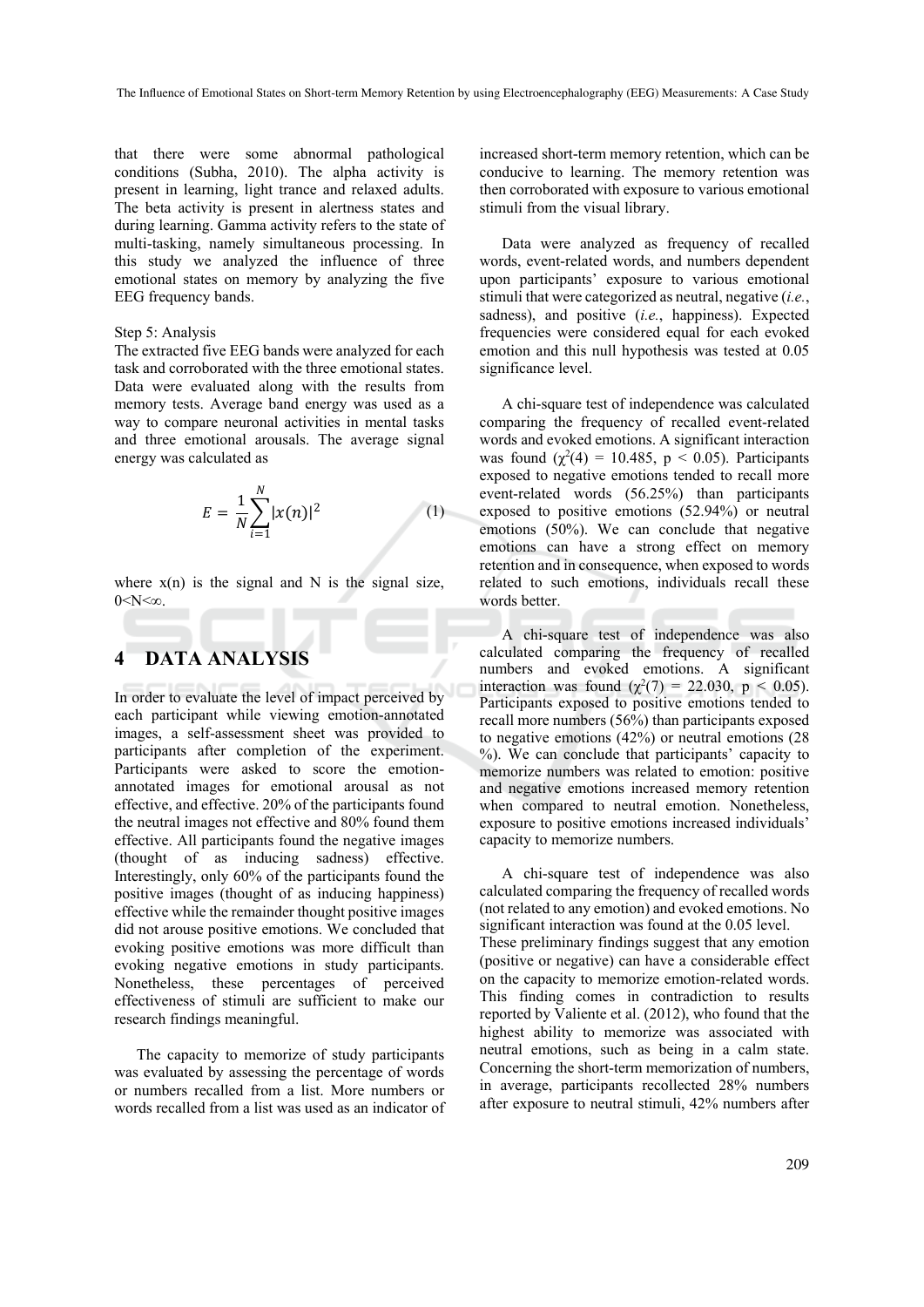exposure to negative emotional stimuli, and 56% numbers after exposure to positive emotional stimuli. This can indicate that, when memorizing numbers, emotional states can lead to increased memory retention, and in particular positive emotional stimuli increase short-term memory retention.

We therefore conclude that the memorization of words that are related in some way to the visual stimulus or the emotion induced by it, leads to increased memory retention. In other words, connecting the word to be memorized with the visual stimulus or the emotion induced by it increased the memorization capacities of study participants. Context is conducive to learning. Moreover, when memory retention, as percentage of words recollected, was compared according to the type of emotional stimulus, it was found that exposure to negative emotional stimuli led to the highest memory retention capacity. Memory retention after exposure to neutral and positive stimuli were lower that after exposure to negative stimuli, with the memory retention being lowest after exposure to neutral stimuli. This indicates that, for words that are related to the type of stimulus, memory retention increases. Emotional state can play a role on how context is conducive to learning. We were surprised by our findings that suggested an increased memory retention of event-related words after exposure to negative emotional stimuli. We suppose that negative emotions may have a more powerful impact on the short-term memory retention, especially when relating the word to the type of negative emotional stimulus.

Analysis of ERPs in response to all five tasks was performed on the basis that ERPs can serve as indicators of brain changes that take place during engagement in learning, such as the memorization of numbers and/or words (Kelly and Garavan, 2005).

Figure 3 shows the average energy distribution for each EEG band (alpha, beta, delta, gamma, and theta) after each of the five tasks (relaxation, memorization of words, memorization of numbers, exposure to visual emotional stimuli, and recall of words and numbers).

Alpha, Beta, Delta, and Gamma activities are related to learning, alertness, mental calculation, and simultaneous processing, respectively (Harmony, 2013; Subha, 2010). The highest average energy for all tasks was observed in the Delta band. When the participants were recalling words and numbers, Alpha, Beta, and Gamma activities appeared slightly higher after the positive emotion arousal compared to

Table 1: Recall percentages according to exposure to various emotional events.

| Event          | Neutral | Negative | Positive |
|----------------|---------|----------|----------|
| Recall         | emotion | emotion  | emotion  |
| Nonevent-      | 40%     | 32%      | 34%      |
| related words  |         |          |          |
| Event-related  | 50%     | 56.25%   | 52.94%   |
| words          |         |          |          |
| <b>Numbers</b> | 28%     | 42%      | 56%      |

neutral and negative emotion arousals. We also observed that activities in all EEG bands were the highest while the participants were memorizing words. This is shown in Figure 4.

Our interpretation of this finding takes into account the participants' strong background in mathematics. As engineering graduate students, participants have had extensive exposure to tasks involving numbers and master mathematical concepts on a daily basis. As such, we conclude that dealing with numbers appears as an easy task to them and in consequence, such task does not require increased brain activity, as assessed by EEG measurements.

## **5 CONCLUSIONS AND FUTURE WORK**

To date, no other studies have been reported to use EEG measurements in the evaluation of the influence of emotional states on short-term memory retention. Participants were engaged in five mental tasks, namely relaxation, memorization of a list of 10 words, memorization of a list of 10 numbers, exposure to neutral/negative/positive visual stimuli, and recall of words/numbers from the lists. ERPs were recorded with the ANT Neuro system with 625Hz sampling frequency, and processed by using the ASA software and EEG Lab in MATLAB. Preliminary results are presented herewith. Based on participants' perception of the test, evoking positive emotions was more difficult than evoking negative emotions. Moreover, study participants recalled more event-related words after exposure to negative emotional stimuli. Participants may find more emotional relevance in words. Memorizing and recalling numbers may be processes more sensitive to the influence of emotional states. That said, percentage of recalled numbers was higher after exposure to positive emotional stimuli. So, there is an evidence that positive emotions can lead to increased memory retention.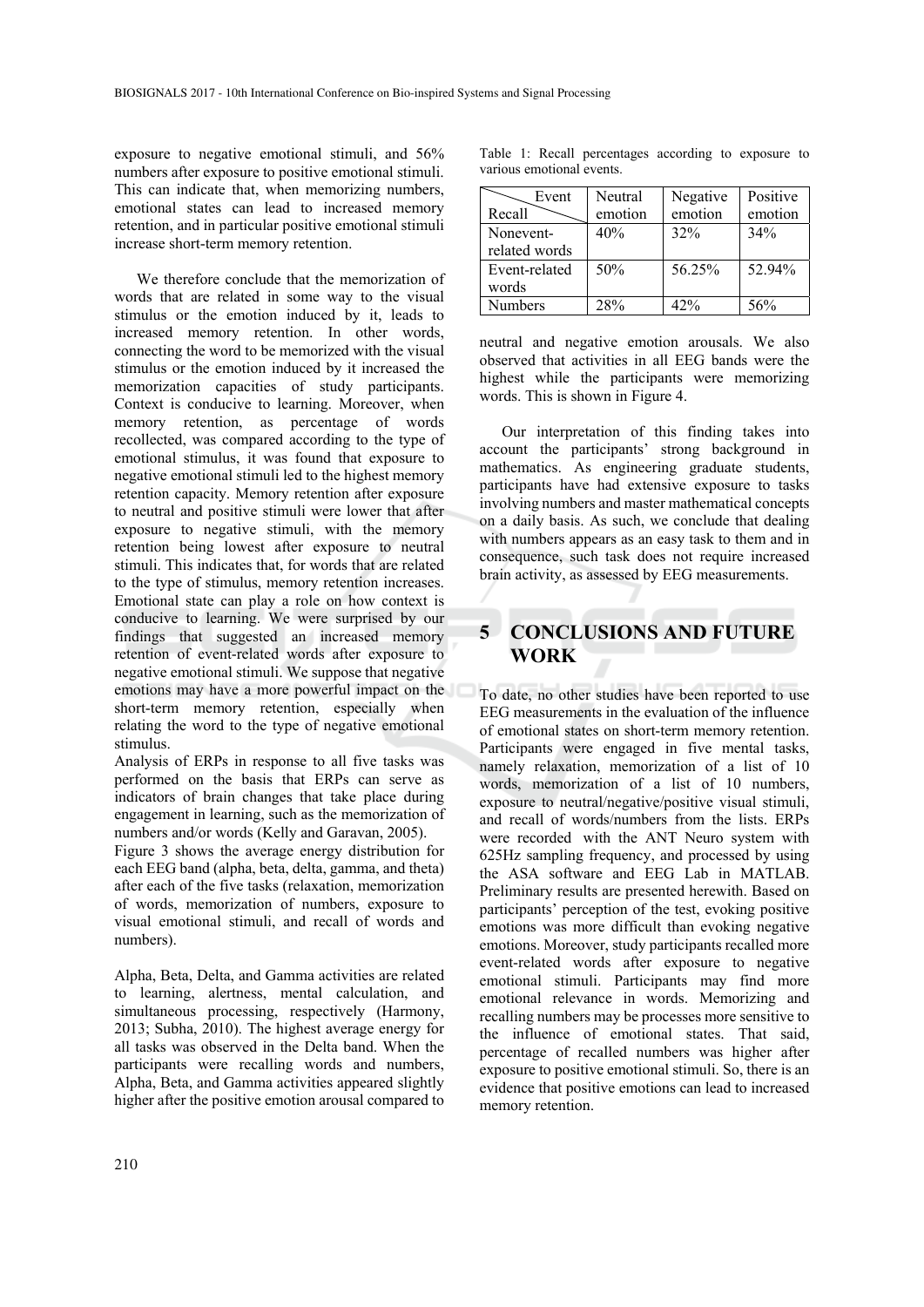

Figure 3: Average energy (E) distribution for events and EEG bands. (a) Relaxation; (b) Memorization of words; (c) Memorization of numbers; (d) Emotional arousal; (e) Recall of words and numbers. Blue bars indicate average energy levels of corresponding ERPs after exposure to neutral visual stimuli; green bars indicate average energy levels of ERPs after exposure to negative visual stimuli; yellow bars indicate average energy levels of ERPs after exposure to positive visual stimuli.

Another important finding is that participants recalled more event-related words from the list when exposed to emotional stimuli related to the words. For example, words such as 'caring' tended to be recalled easier when exposed to positive emotional stimuli, such as images of families. We can conclude that context is conducive to learning.

Although we collected valuable evidence of the influence of emotional states on short-term memory retention, our interpretation of the data is limited due to the small number of participants included, their

background (graduate students in engineering), and gender (six male participants). In the future, we plan to extend the study to include more participants, in particular females and individuals from different academic backgrounds, such as humanities and social sciences.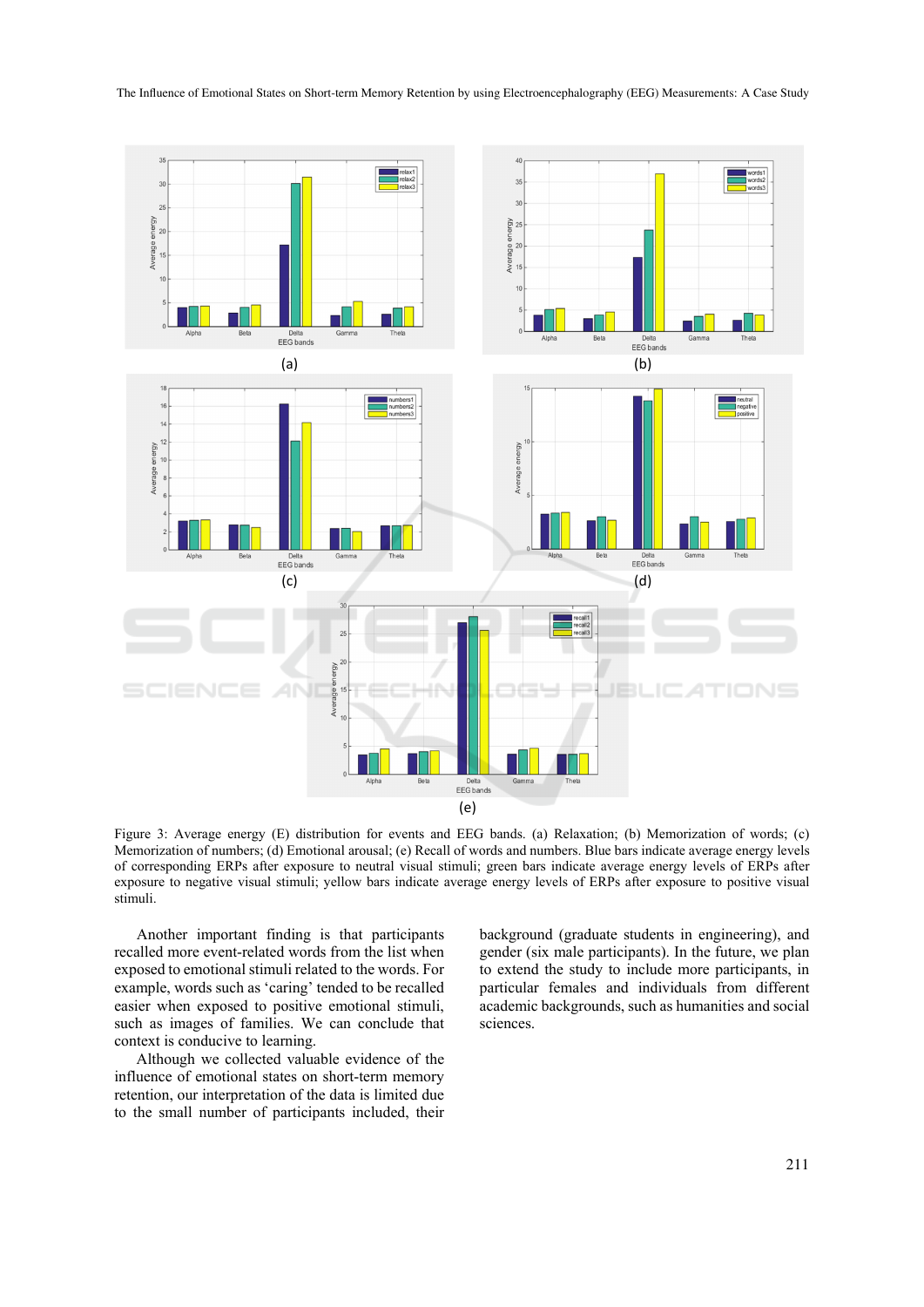

Figure 4: Average energy for EEG bands recorded during the memorization of words and numbers. The blue line corresponds to the memorization of words, and the red line corresponds to the memorization of numbers.

### **ACKNOWLEDGEMENTS**

This research was supported by University of Bridgeport Seed Money grant (UBSMG2016).

### **REFERENCES**

- Banich, M. T., Mackiewicz, K.L., Depue, B. E., Whitmer, A. J., Miller, G.A., and Heller, W., 2009. Cognitive control mechanisms, emotion and memory: a neural perspective with implications for psychopathology, *Neuroscience & Bio-Behavioral Reviews*, vol. 33, no. 5, pp. 613-630.
- Bartlett, M. S., Littlewort, G., Fasel, I., and Movellan, J. R., 2003. Real time face detection and facial expression recognition: development and applications to human computer interaction, *Proceedings of the 2003 Conference on Computer Vision and Pattern Recognition Workshop*, Madison, Wisconsin, pp. 16-  $22.2$
- Berka, C., Levendowski, D. J., Lumicao, M. N., Yau, A., Davis, G., Zivkovic, V. T., Olmstead, R. E., Tremoulet, P. D., and Craven, P. L., 2007. EEG correlates of task engagement and mental workload in vigilance, learning, and memory tasks. *Aviation, space, and environmental medicine,* vol. 78, no. Supplement 1, pp. B231-B244.
- Bickford, R. D., 1987. Electroencephalography. In Adelman G., Ed. *Encyclopedia of Neuroscience*. Birkhauser, Cambridge, pp. 371-373.
- Bos, D. O., 2006. EEG-based emotion recognition. *The Influence of Visual and Auditory Stimuli*, pp. 1-17.
- Bower, G. H., Monteiro, K.P., and Gilligan, S.G., 1978. Emotional mood as a context for learning and recall. *Journal of Verbal Learning and Verbal Behavior*, vol. 17.5, pp. 573-585.
- Bower, G. H., Gilligan, S.G., and Monteiro, K.P., 1981. Selectivity of learning caused by affective states.

*Journal of Experimental Psychology: General*, vol. 110.4, pp. 451.

- Chaffar, S., and Frasson, C., 2004. Inducing optimal emotional state for learning in Intelligent Tutoring Systems*. Intelligent Tutoring Systems*, Springer Berlin Heidelberg, pp. 45-54.
- Clark, M. S. and Fiske, S.T., 1982. Affect and cognition. *The seventeenth annual Carnegie symposium on cognition*, Vol. 17. Psychology Press.
- Damasio, A. R., 2005. *Descartes' error: Emotion, reason, and the human brain*. London: Penguin Books.
- Dehaene, S., 1996. The organization of brain activations in number comparison: Event-related potentials and the additive-factors method. *Journal of Cognitive Neuroscience*, vol. 8, pp. 47-68.
- Fox, E., Lester, V., Russo, R., Bowles, R. J., Pichler, A., and Dutton, K., 2000. Facial expressions of emotion: Are angry faces detected more efficiently? *Cognition and Emotion*, vol. 14(1), pp. 61-92.
- Goswami, U., 2006. Neuroscience and education: From research to practice? *Nature Reviews Neuroscience*, vol. 7(5), pp. 406-411.
- Greene, J. D., Sommerville, R. B., Nystrom, L. E., Darley, J. M., and Cohen, J. D., 2001. An fMRI investigation of emotional engagement in moral judgment. *Science*, vol. 293(5537), pp. 2105-2108.
- Harmony, T., 2013. The functional significance of delta oscillations in cognitive processing. *Frontiers in integrative neuroscience*, vol. 7.
- Hudlicka, E., 2003. To feel or not to feel: The role of affect in human-computer interaction. *International Journal of Human-Computer Studies*, vol. 59, pp. 1-32.
- Immordino-Yang, M. H., and Damasio, A. R., 2007. We feel, therefore we learn: The relevance of affective and social neuroscience to education. *Mind. Brain, and Education*, vol. 1(1), pp. 3-10.
- Isen, A. M., 2000. Positive affect and decision making. *in Handbook of emotions*. 2nd edition, New York: Guilford Press, M.Lewis & J. M. Haviland-Jones (Eds), pp.417-435.
- Kelly, A. M. C., and Garavan, H., 2005. Human functional neuroimaging of brain changes associated with practice. *Neuroimage*, vol. 15, pp. 1089-1102.
- Klem, G. H., LuÈders, H. O., Jasper, H. H., and Elger, C., 1999. The ten-twenty electrode system of the International Federation. Recommendations for the Practice of Clinical Neurophysiology: Guidelines of the International Federation of Clinical Physiology, *International Federation of Clinical Neurophysiology*, EEG Suppl. 52, pp. 3-6.
- Klimesch, W., 1999. EEG alpha and theta oscillations reflect cognitive and memory performance: a review and analysis*. Brain research reviews*, vol. 29.2, pp. 169-195.
- Kort, B., Reilly R., and Picard R. W., 2001. An affective model of interplay between emotions and learning: Reengineering educational pedagogy-building a learning companion. *Proceedings of the IEEE International Conference on Advanced Learning Technologies*, pp 43.